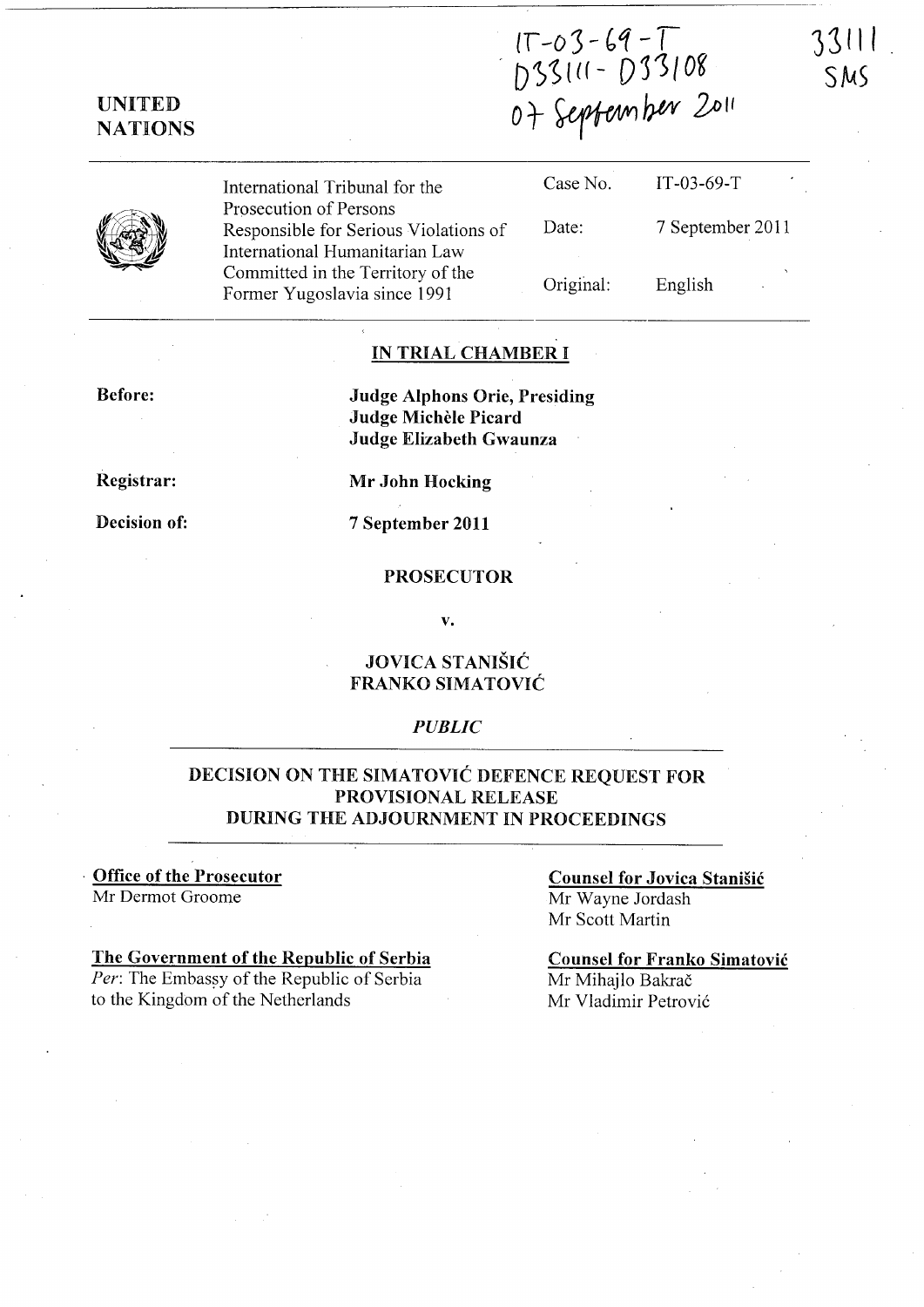## **I.** PROCEDURAL HISTORY AND SUBMISSIONS

1. On 24 August 2011, the Simatović Defence ("Defence") filed a request seeking provisional release for Mr. Franko Simatović ("Accused") during the four-week adjournment in court proceedings starting on 5 September 2011 ("Request").<sup>1</sup> The Defence did not provide guarantees by the Republic of Serbia ("Serbia") that it would act in accordance with any conditions imposed by the Chamber upon the provisional release of the Accused ("Guarantees of Serbia"). The Defence submits that the Guarantees of Serbia will be provided as soon as they are received, that Serbia had provided such guarantees for previous provisional release requests, and that there was no reason to anticipate that Serbia had changed its position.<sup>2</sup> The Defence submits that all other requirements of Rule 65 (B) of the Rules of Procedure and Evidence ("Rules") were met by the Accused.<sup>3</sup> The Defence also submits that Rule 65 of the Rules does not require "compelling humanitarian grounds" to justify provisional release at the post-Rule 98 *bis* stage of the proceedings. 4 Rather, the Defence submits that the requirement of compelling humanitarian grounds is inconsistent with the Accused's right to be presumed innocent until proven guilty.<sup>5</sup> The Defence further submits that, if provisional release is granted, the Accused will use the court recess to help prepare his case and argues that the need to efficiently prepare for the presentation of the defence case justifies provisional release.<sup>6</sup>

2. On 24 August 2011, the Chamber set the deadline for responding to the Request at 29 August 2011.<sup>7</sup> On 26 August 2011, the Prosecution filed a response in opposition to the Request.<sup>8</sup> The Prosecution maintains that the Accused has not submitted compelling humanitarian grounds to justify provisional release, which are required by Appeals Chamber jurisprudence.<sup>9</sup> The Prosecution also submits that preparation of the defence case does not comprise a compelling humanitarian ground. 10

 $10$  Response, para. 7.

Defence Motion Requesting Provisional Release During the Court Recess, 24 August 2011 (Confidential), paras 1- 2, 15.

 $\overline{a}$ Request, para. 7.

Request, paras 6-11.

<sup>4</sup>  Request, para: 11.

Request, paras 5, 12.

Request, paras 13-14.

T. 13608-13609.

Prosecution Response to Simatović Defence Motion Requesting Provisional Release During the Court Recess, 26 August 2011 (Confidential) ("Response").

<sup>9</sup>  Response, paras 1, 6.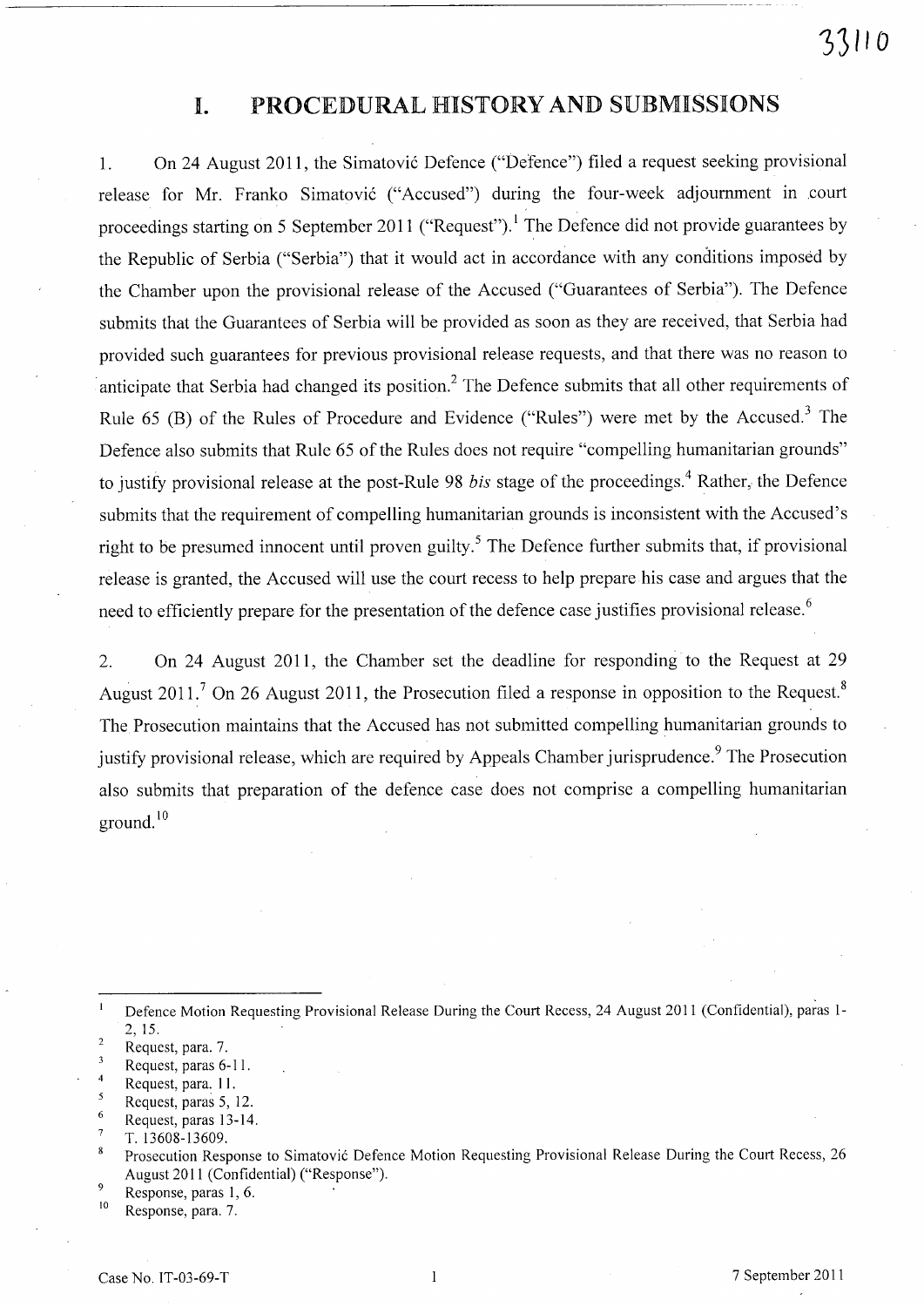3. On 31 August 2011, the Tribunals' Host State filed a letter pursuant to Rule 65 (B) of the Rules, stating that it did not oppose the Request.<sup>11</sup> On 6 September 2011, the Simatović Defence informally notified the Chamber that it had not yet received the Guarantees of Serbia.

## **11.** APPLICABLE LAW AND DISCUSSION

4. The Chamber recalls and refers to the applicable law governing provisional release and provisional release procedure as set out in its previous decisions, including with regard to the post-Rule 98 *bis* stage of the proceedings. <sup>12</sup>

5. Under Rule 65 (B) of the Rules, the Chamber cannot order the provisional release of the Accused until it has given Serbia an opportunity to be heard. Serbia has not yet submitted its views on the Request. However, Serbia renewed its provisional release guarantees in relation to all previous requests.<sup>13</sup> On this basis, the Chamber anticipates the submission of the Guarantees of Serbia to be forthcoming. Nevertheless, the Request must be denied for additional reasons, as set out in the following paragraphs. Under these circumstances, the Chamber will, exceptionally, issue its decision prior to the submission of the Guarantees of Serbia.

6. The Chamber recalls its discussion in its decision of 20 July 2011, where it was satisfied that the Accused would return for trial if granted provisional release.<sup>14</sup> The Chamber has received no information indicating a change of circumstances in this regard. If the Guarantees of Serbia are renewed prior to any period of provisional release, the Chamber would be satisfied, as it has been in previous decisions, that the Accused would appear for trial if provisionally released.

7. The Chamber further recalls its discussion in its decision of 20 July 2011, where it concluded that the Accused would not pose a danger to any victim, witness, or other person.<sup>15</sup> The Chamber has received no information indicating a change in circumstances and remains satisfied that the Accused would not pose a danger to any victim, witness, or other person.

<sup>&</sup>lt;sup>11</sup> Letter of the Ministry of Foreign Affairs of the Kingdom of the Netherlands on Provisional Release for Mr. Franko Simatović, 31 August 2011 (Confidential).

<sup>12</sup> See Decision on Urgent Stanišić Motion for Provisional Release, 10 December 2010 (Confidential), para. 5; Decision on Urgent Stanišić Defence Motion for Provisional Release, 31 March 2010 (Confidential), paras 19-21; Decision on Simatovi6 Defence Motion Requesting Provisional Release during the Winter Court Recess, 15 December 2009, paras 11-12; Decision on Simatovi6 Defence Motion Requesting Provisional Release, 15 October 2009, paras 10-12. See also *Prosecutor v. Mico Stanisic and Stojan Zupljanin* , Case No. I T-08-91- AR65.2, Decision on Mićo Stanišić's Appeal Against Decision on his Motion for Provisional Release, 19 August 2011, paras 12-13.

<sup>&</sup>lt;sup>13</sup> See Decision on Stanišić Defence Request for Provisional Release during Summer Recess, 21 July 2011 (Confidential); Decision on Urgent Stanišić Defence Request for Provisional Release, 21 April 2011.

<sup>14</sup> Decision on Simatovi6 Defence Request for Provisional Release During Summer Recess, 20 July 20 II (Confidential) ("Decision of 20 July 2011"), para. 9.

 $15$  Decision of 20 July 2011, para. 10.